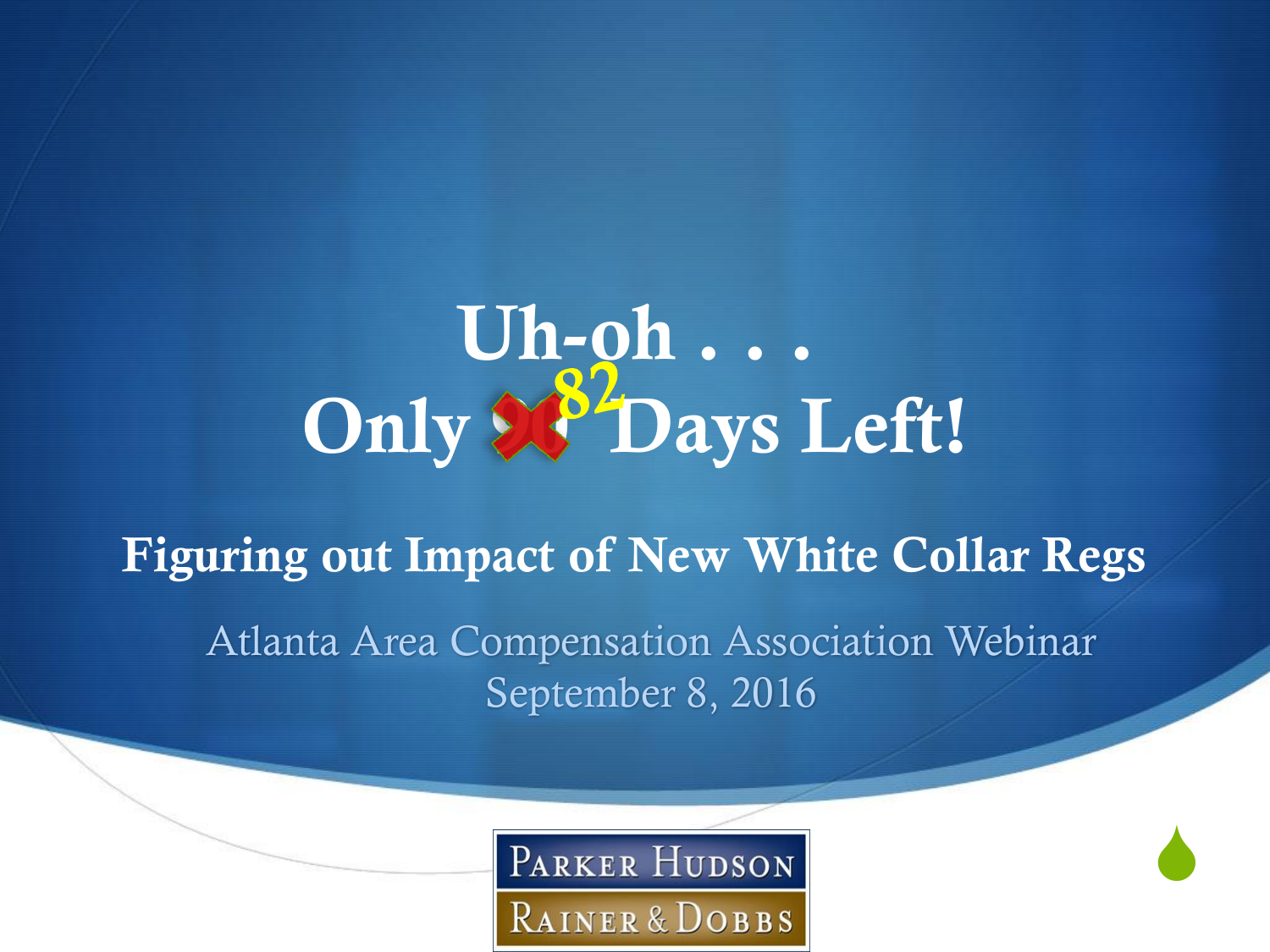# **All We Have to Do Today**

- **Aaahhh!** What does this mean?
- **↓** So, what do I do?
- $\bullet$  What if there is no way this can be done in time?
- **S Questions?**

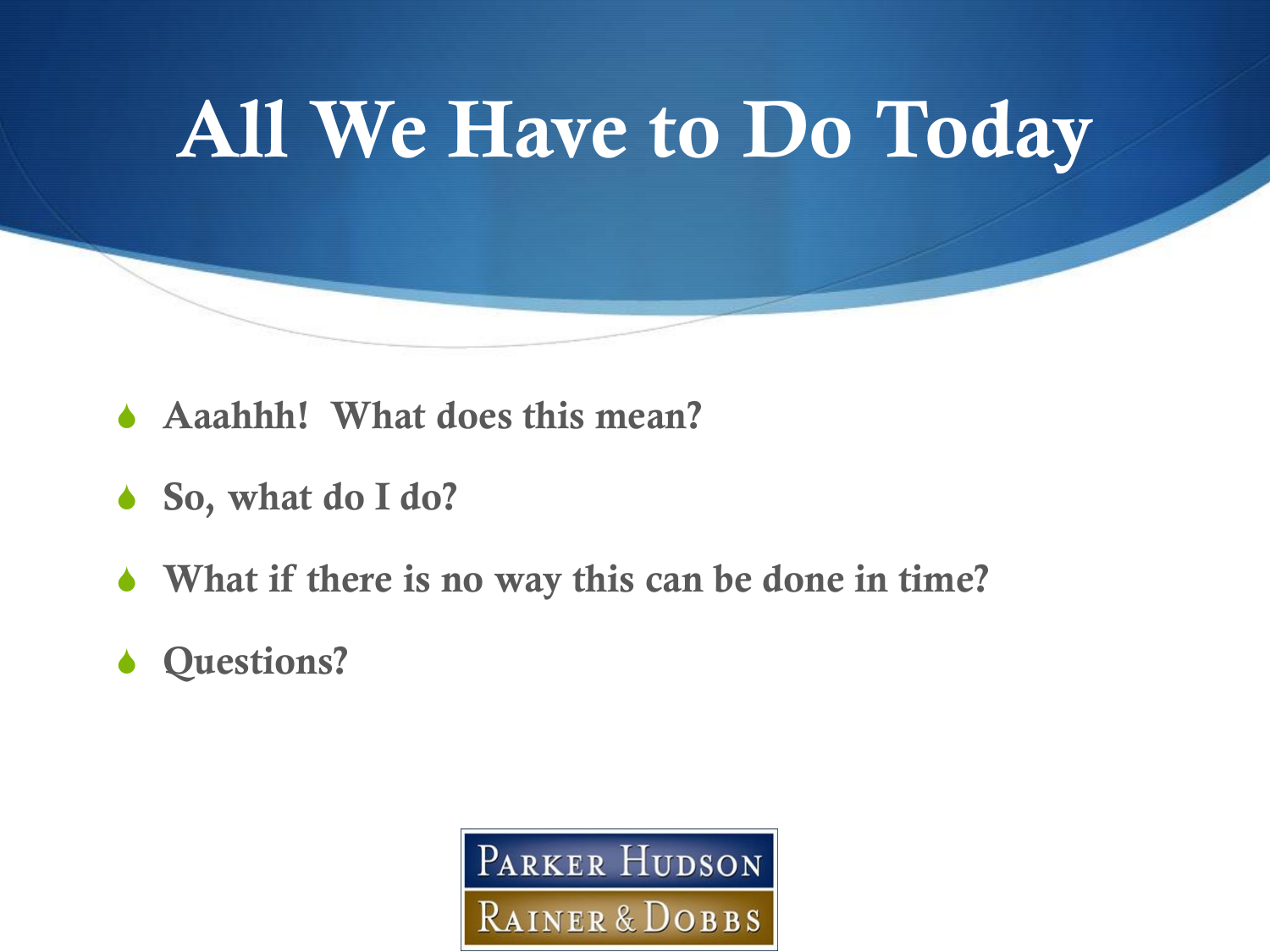# **Aaahhh! What Does This Mean?**

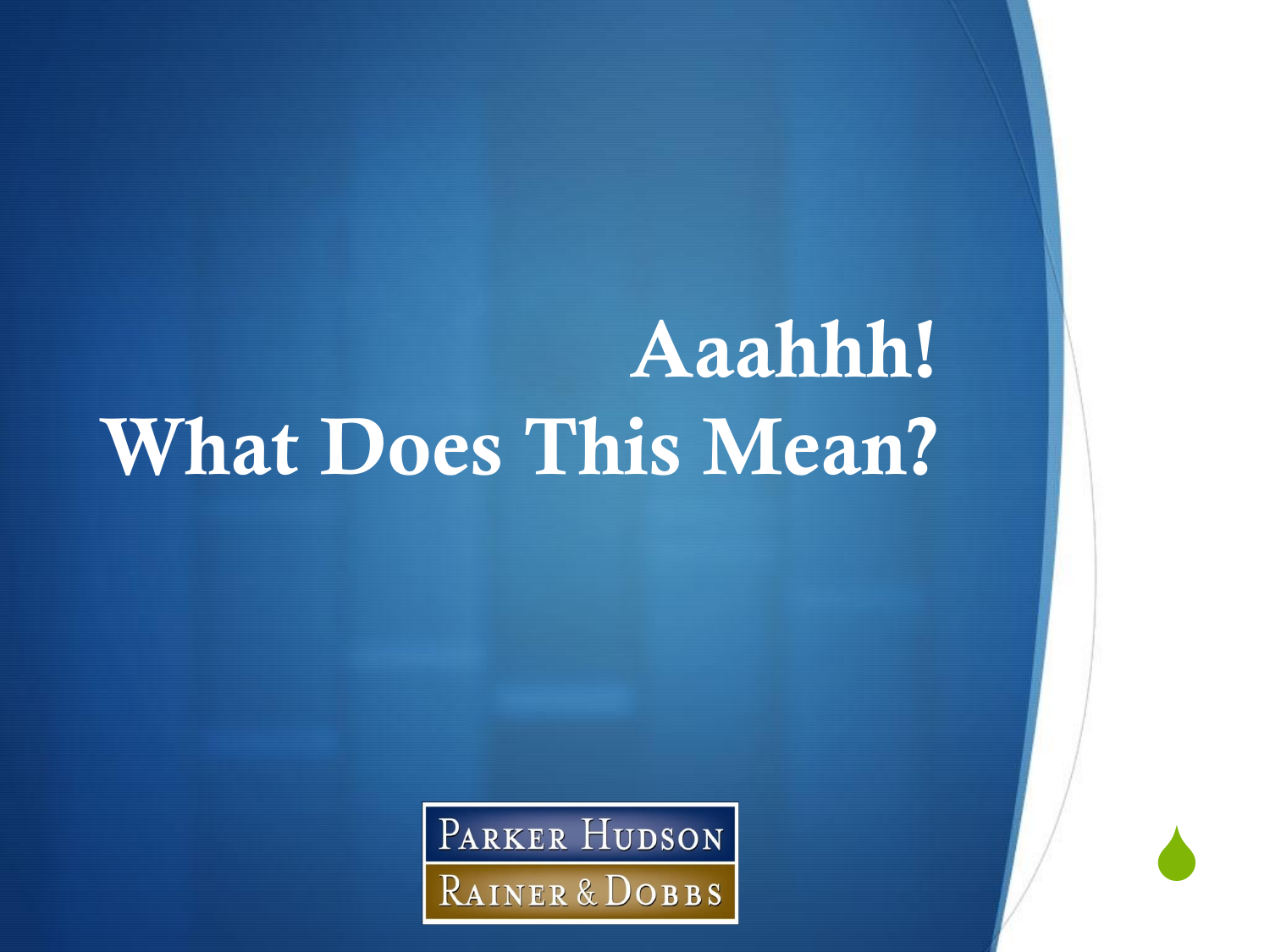# **Stop Screaming!**

#### b Breathe.

**S** This change is not nearly as **comprehensive or as laborious as it sometimes sounds.**

> PARKER HUDSON RAINER & DOBBS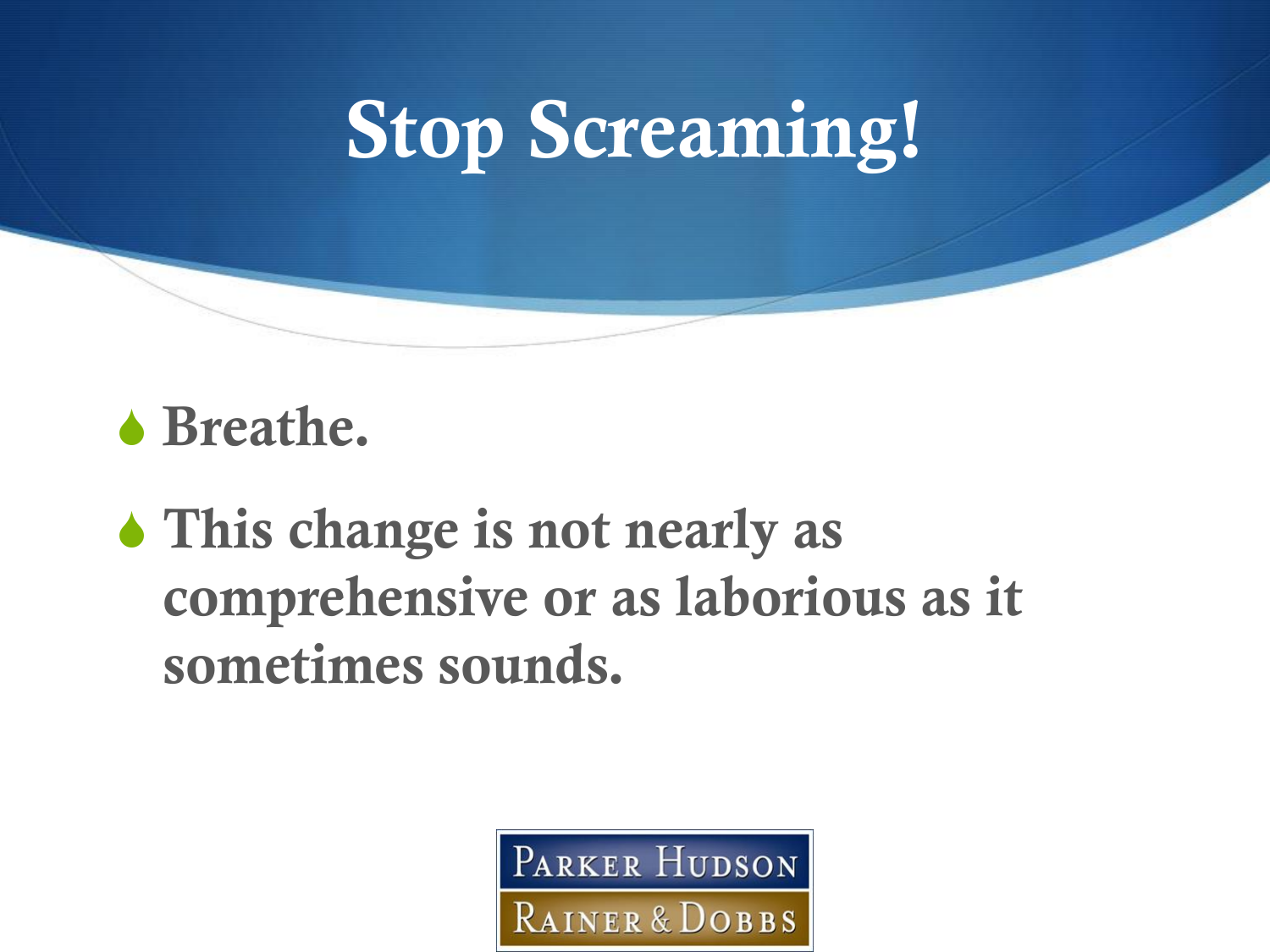**Really . . . No more screaming**

- Many of you mostly hire nonexempt, **hourly employees. These changes do not apply to them.**
- **↓ Some of you have large independent contractor labor forces. These changes do not apply to them.**

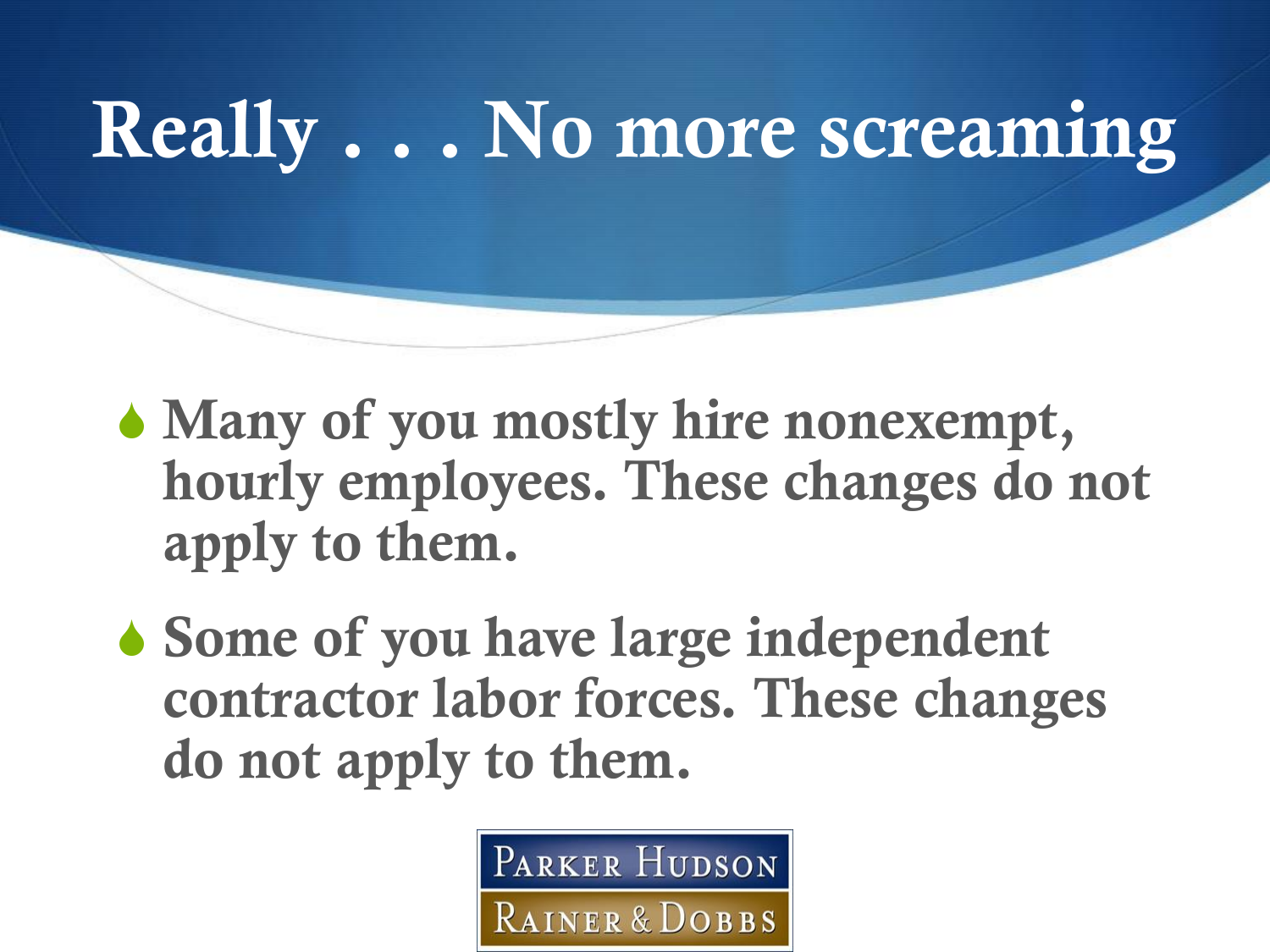

 $\bullet$  And, if your employees make over **\$48,000 per year and have already been deemed exempt based on their duties, these changes do not apply to them.**

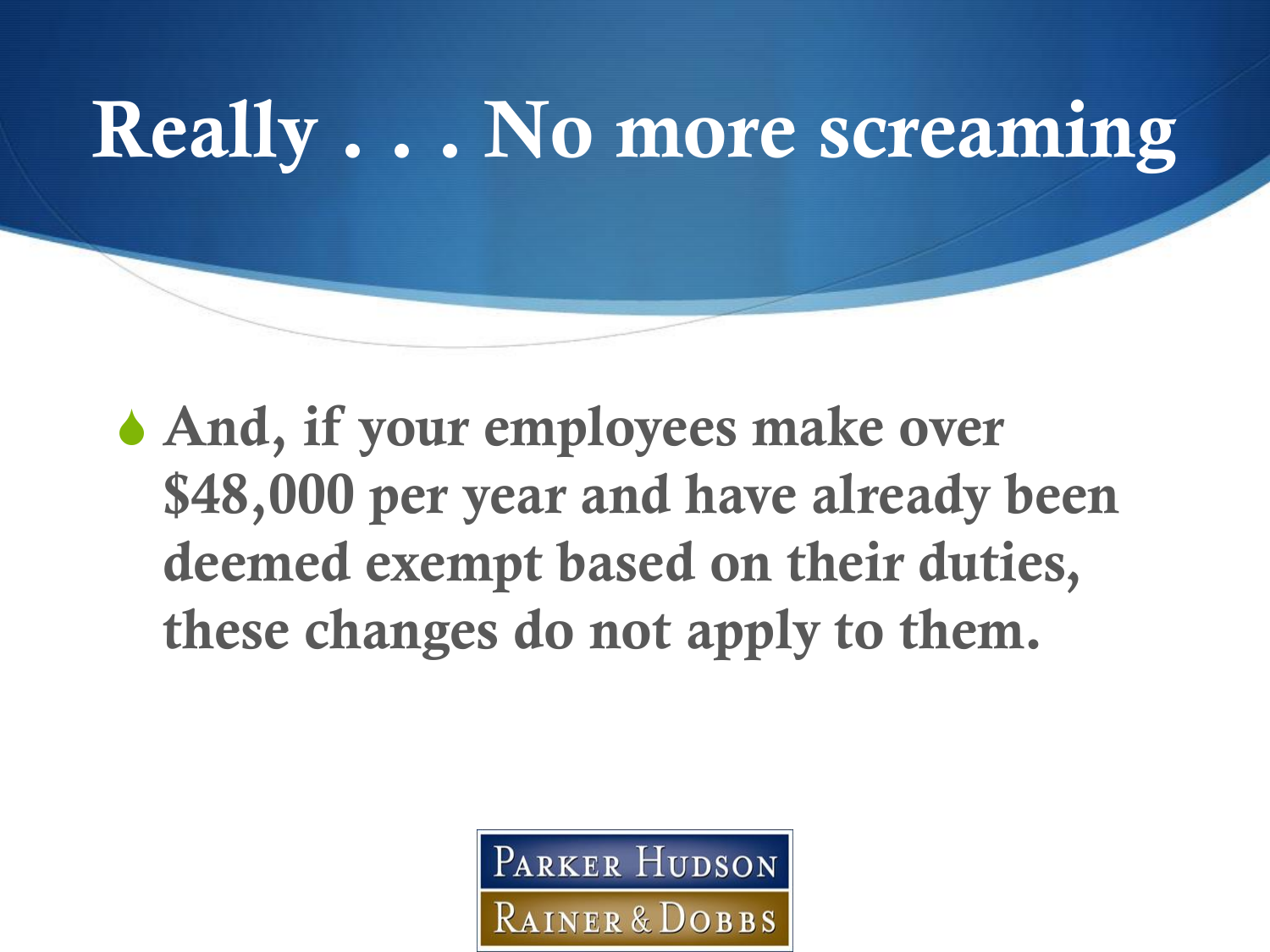

## • So, we are down to what  $\ldots$  Three, **five folks?**

## • You got this!

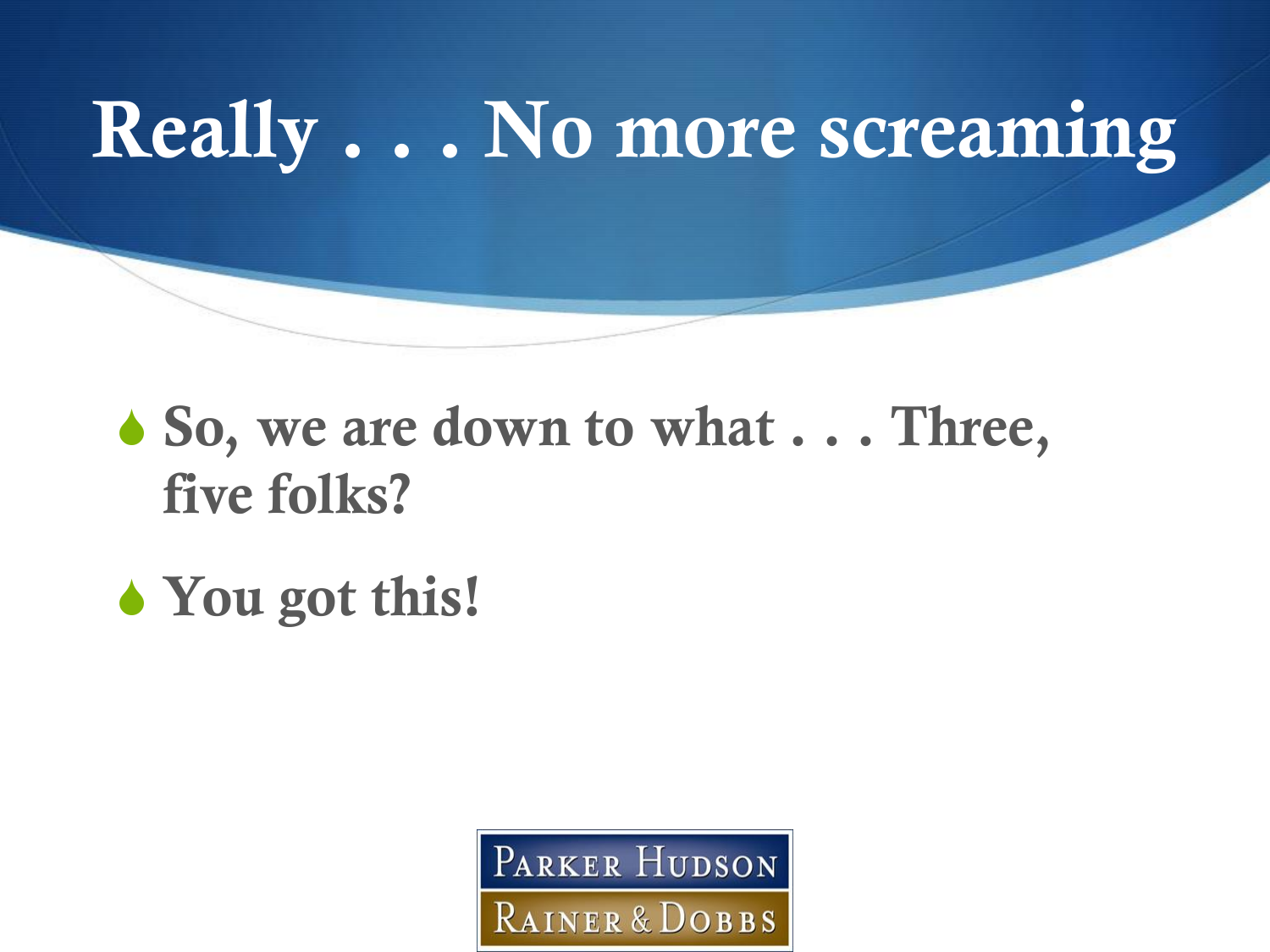

S **Fair Labor Standards Act**

- **General rule is to pay employees time and a half for every hour worked over 40 in any workweek.**
- **Exceptions and Exemptions**

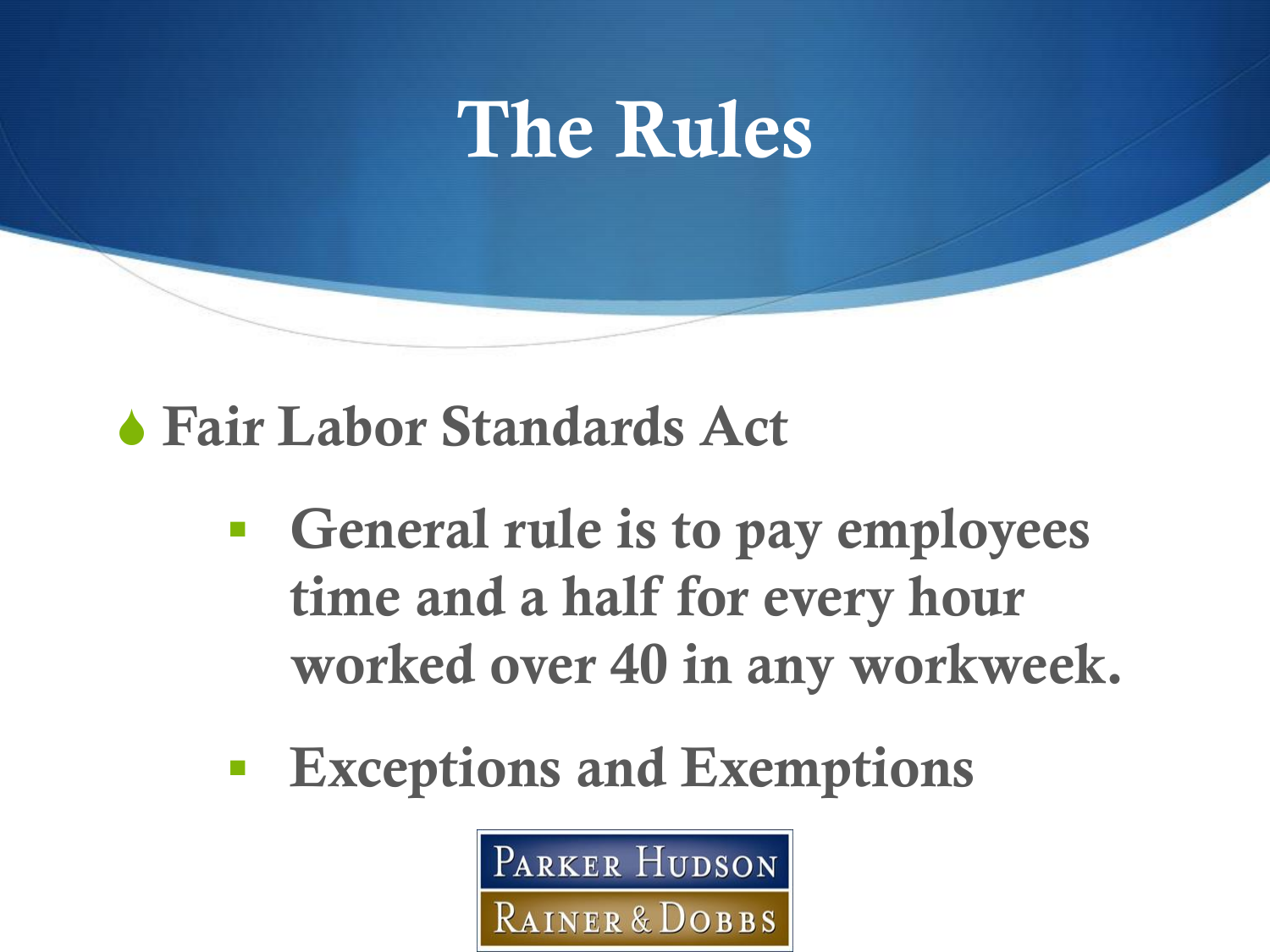

S **Fair Labor Standards Act**

- **White-Collar Exemptions:** 
	- **Each exemption has a duties test**
	- **Most exempt employees must also meet the salary basis test**

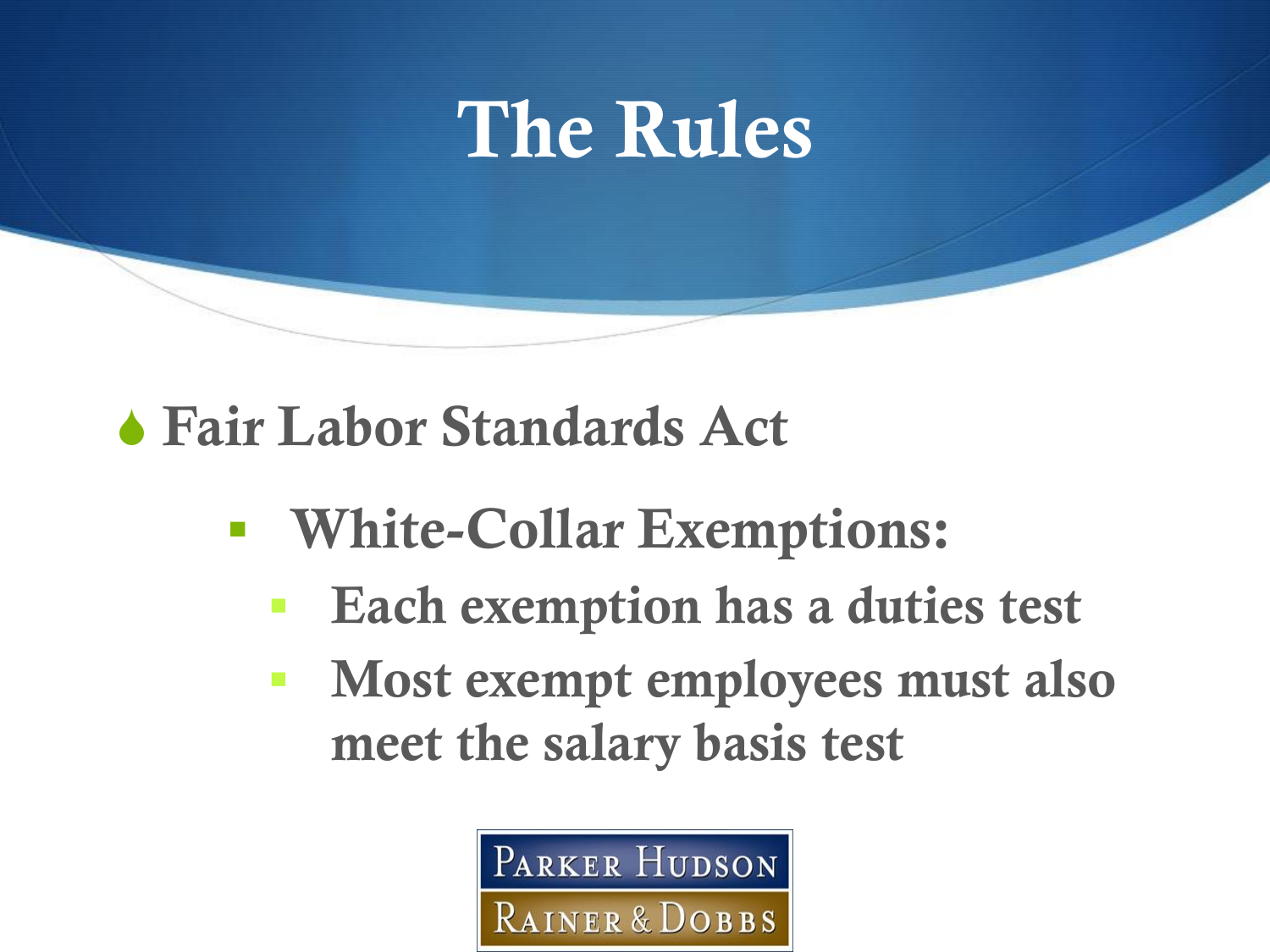# **The Rules**



- $\bullet$  **\$455 per week, or \$23,660 per year**
- **\$100,000 for highly compensated employees**

**Effective Dec. 1, 2016**

- $\bullet$  **\$913 per week, or \$47,476 per year**
- **\$134,000 for highly compensated employees**

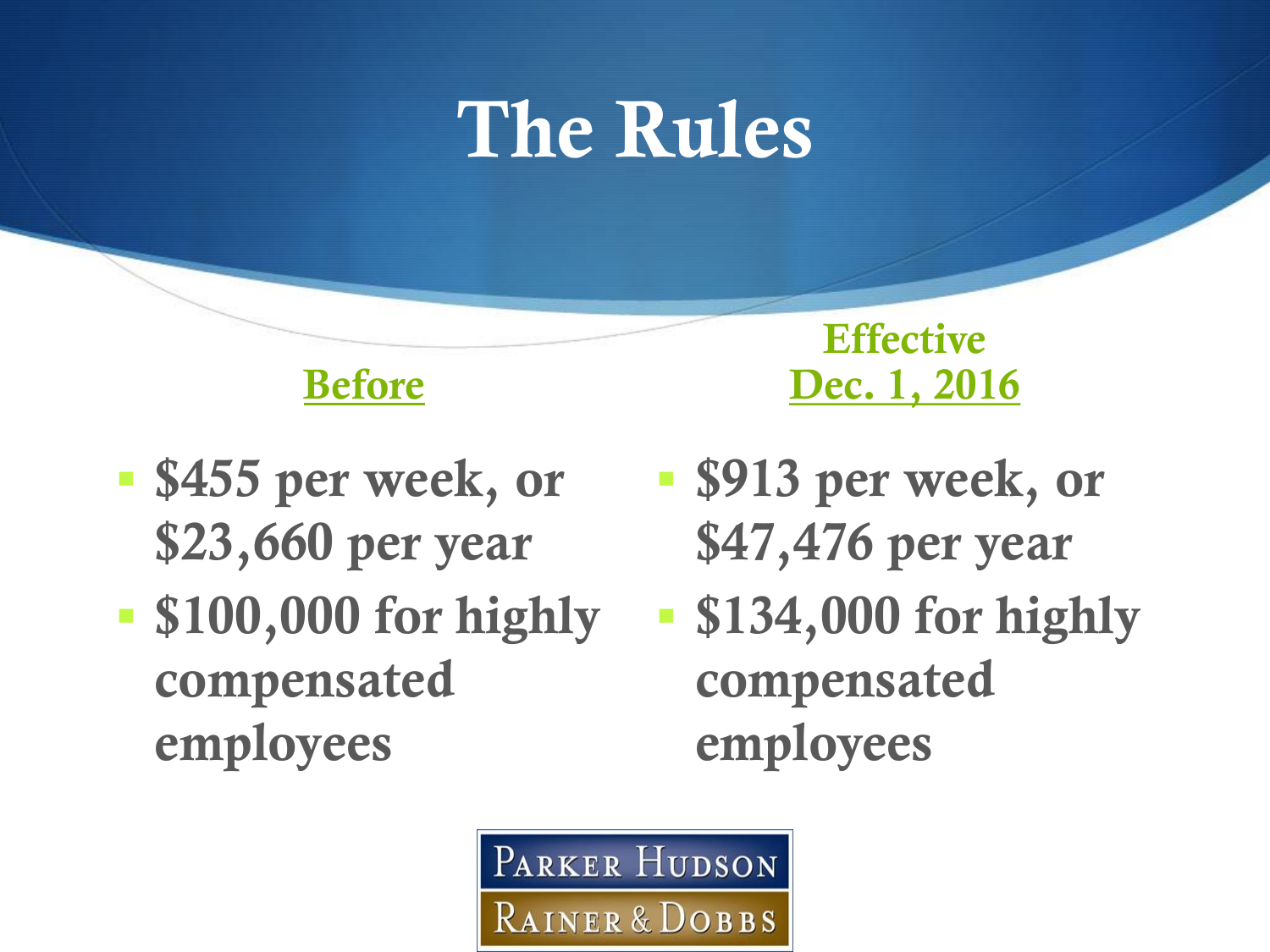## **The Rules**

## **SOther related changes**

- **Automatic updates to salary threshold every 3 years (1st on 1/1/2020)**
- **Limited use of bonuses**

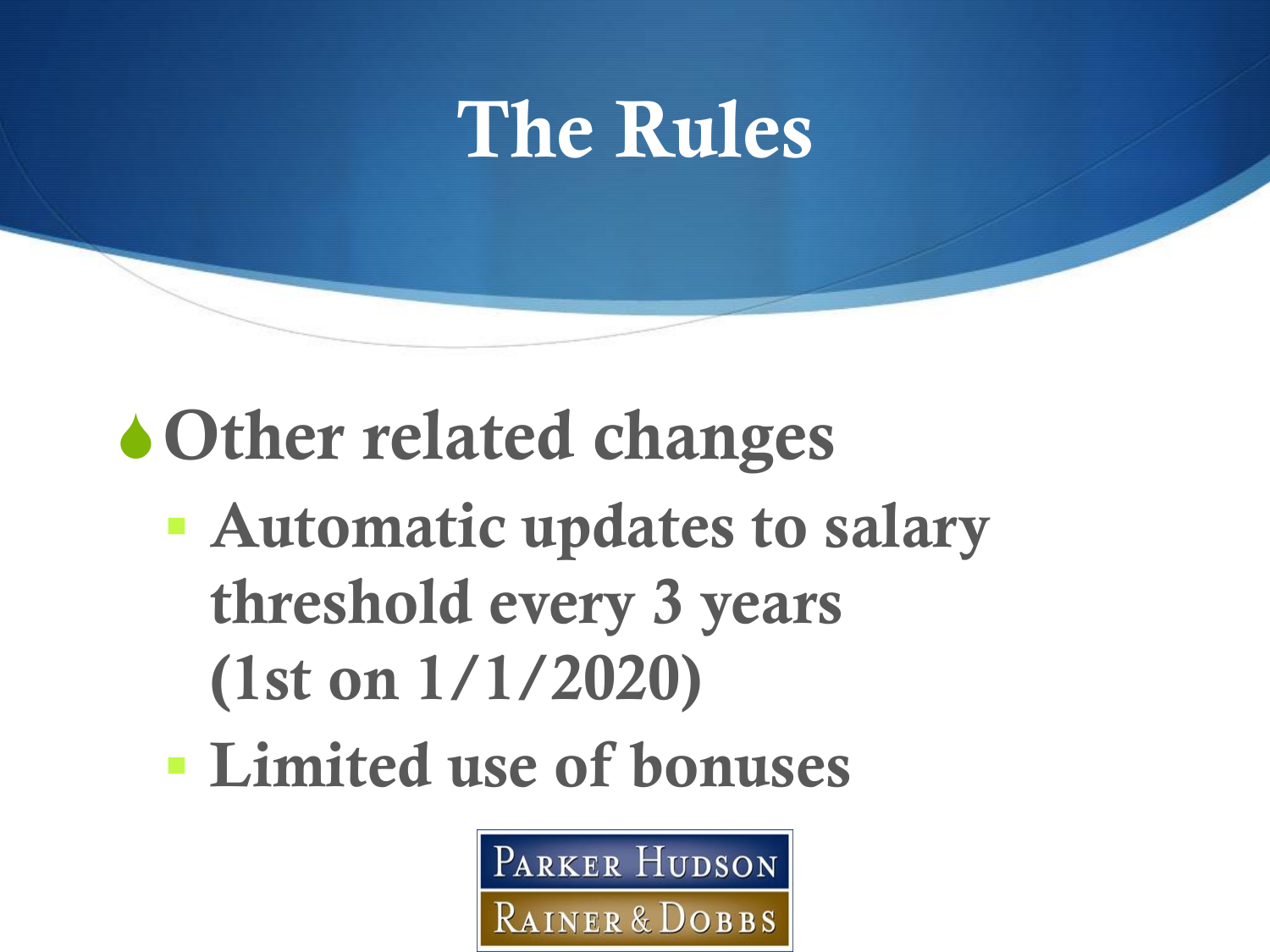PARKER HUDSON RAINER & DOBBS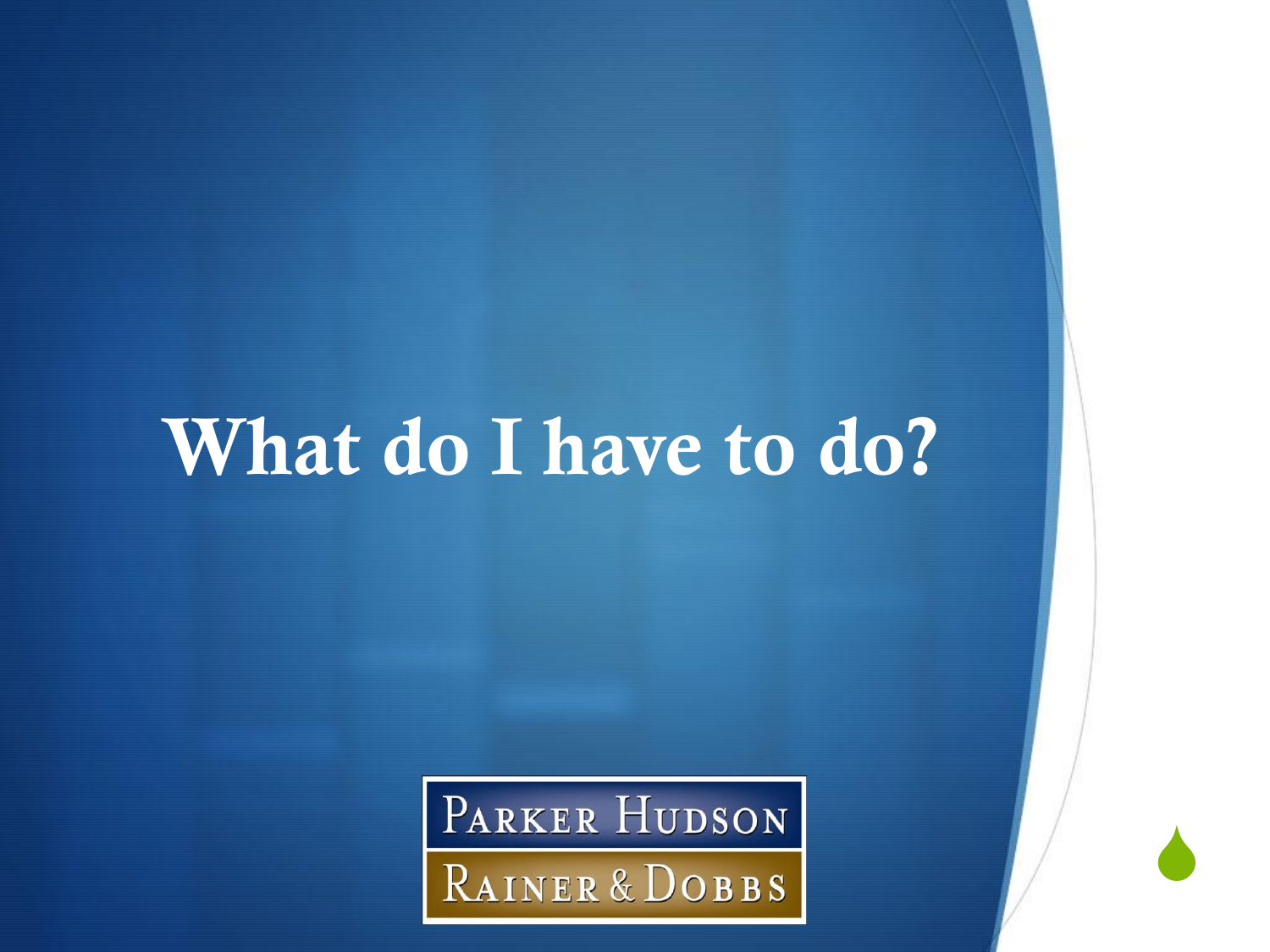#### **↓ Step 1: Understand employee makeup:**

- How many employees do I have?
- How many employees do I have who get paid hourly?
- How many are on salary? Do they get paid overtime?
- If they are on salary and **are not paid overtime**, how many currently make less than \$47,476 per year or \$913 per week?

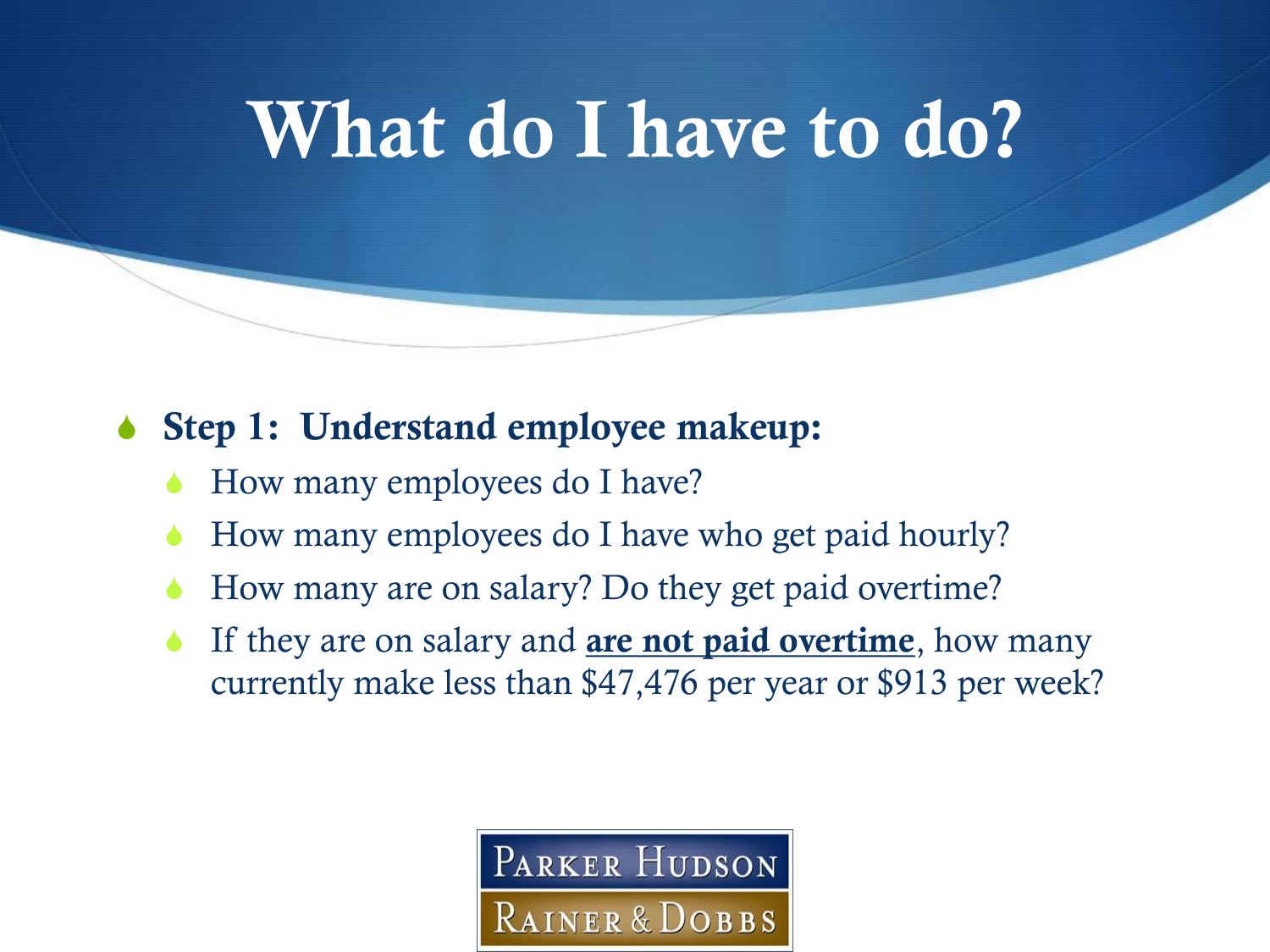

- **↓ Step 2: Understand what these salaried, non-OT employees are doing?**
	- Review their job descriptions (or ask someone!)
	- Need to make sure that they are exempt from overtime (this is not new!)
	- Do these employees ever work over 40 hours per week?

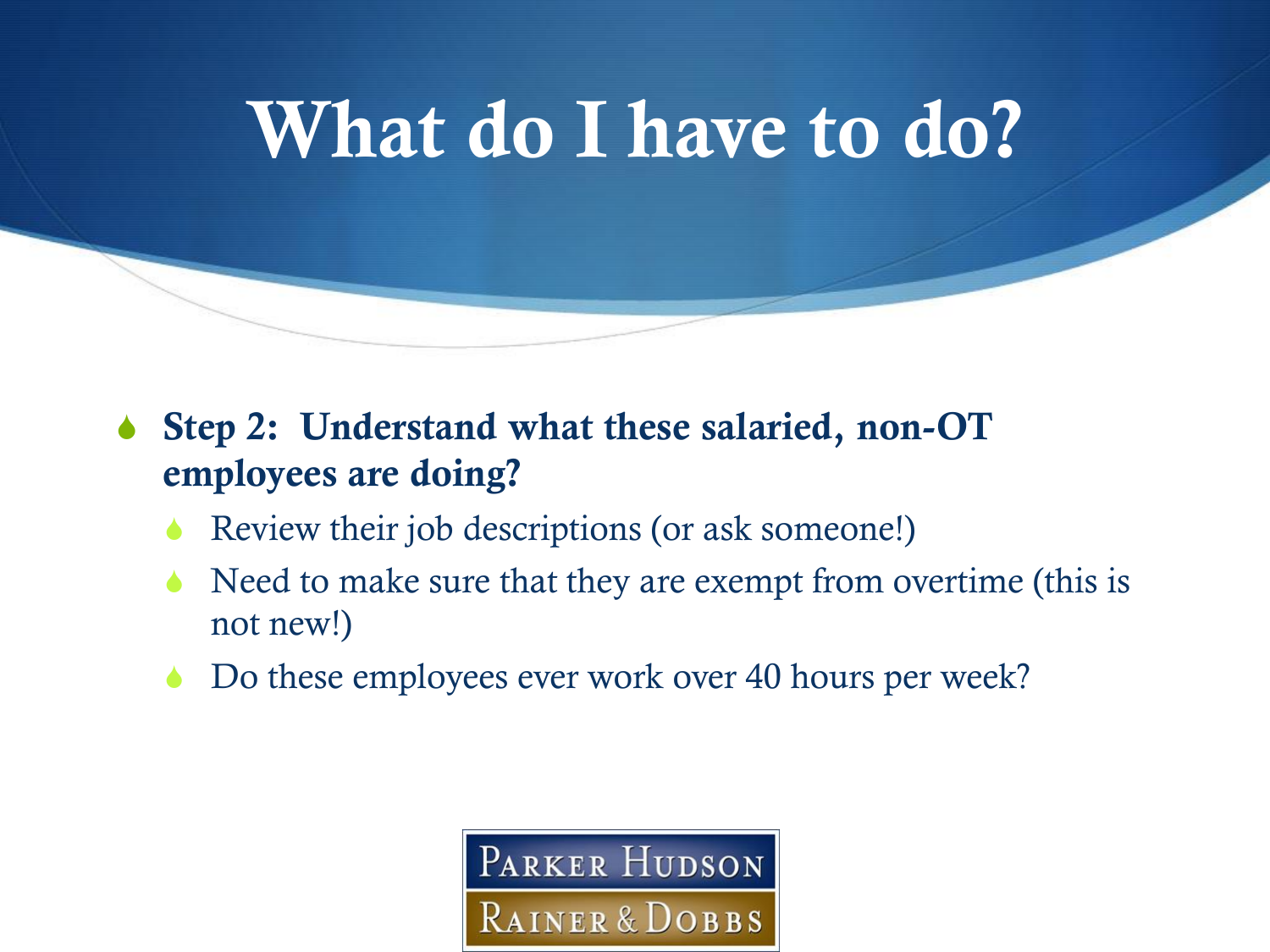- ◆ Step 3: Decide what to do with these underpaid, **exempt employees:**
	- $\triangle$  Keep them exempt by raising their salaries to the new minimum (increase every 3 years)

#### -- OR --

- $\triangle$  Reclassify them as nonexempt
	- $\bullet$  Start tracking time; don't authorize overtime
	- Adjust hourly rate down to account for likely OT
	- $\triangle$  Move some duties around or add personnel

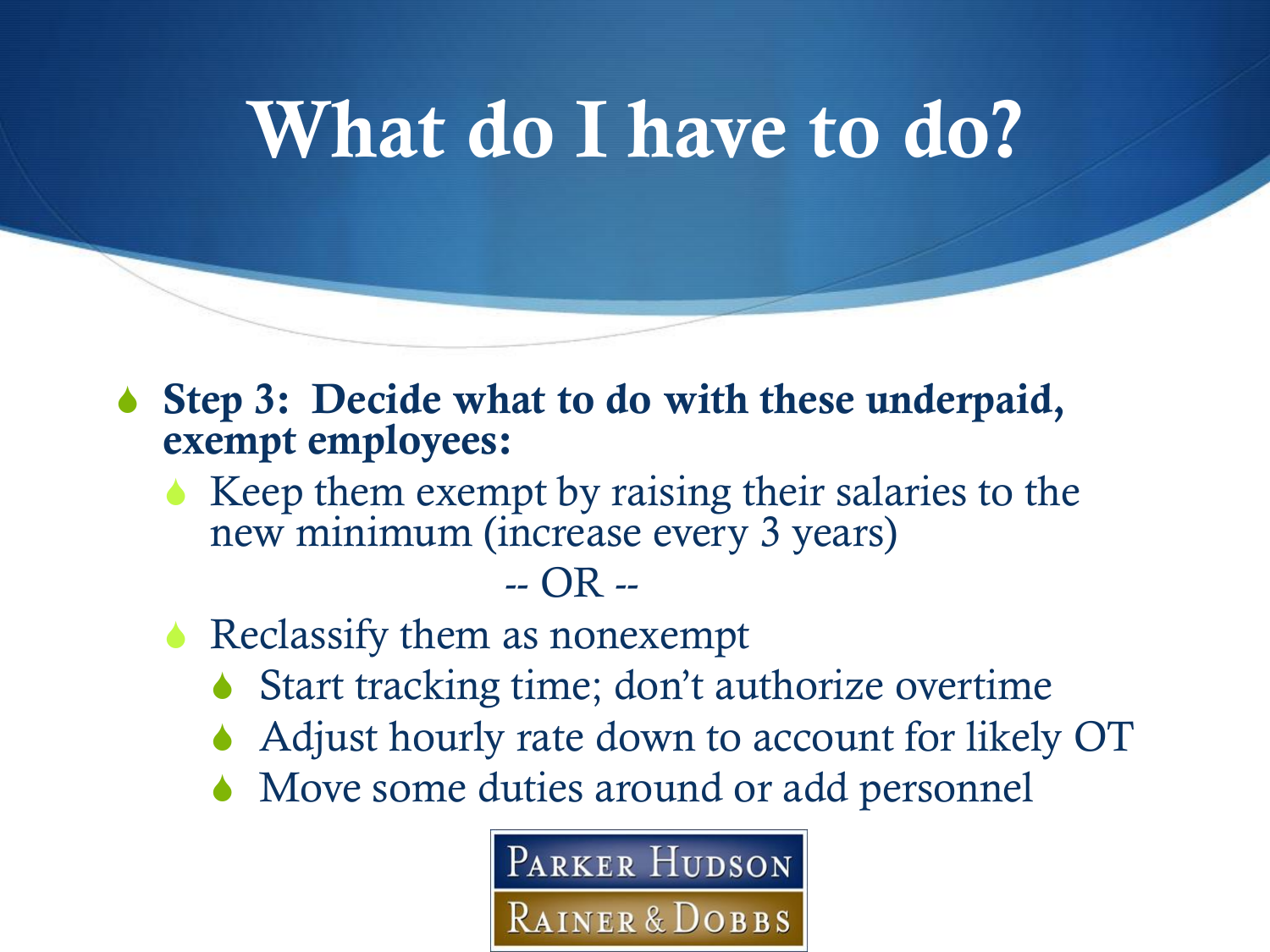**↓ Step 4: Communicate this plan immediately!** 

- **S** Lessen confusion
- Keep changes as simple as possible
- Make clear that reclassifications are not necessarily **"demotions"**
- Train formerly exempt employees on importance of tracking **time**
- **Discipline employees not tracking time—still have to pay the OT, even when unauthorized**

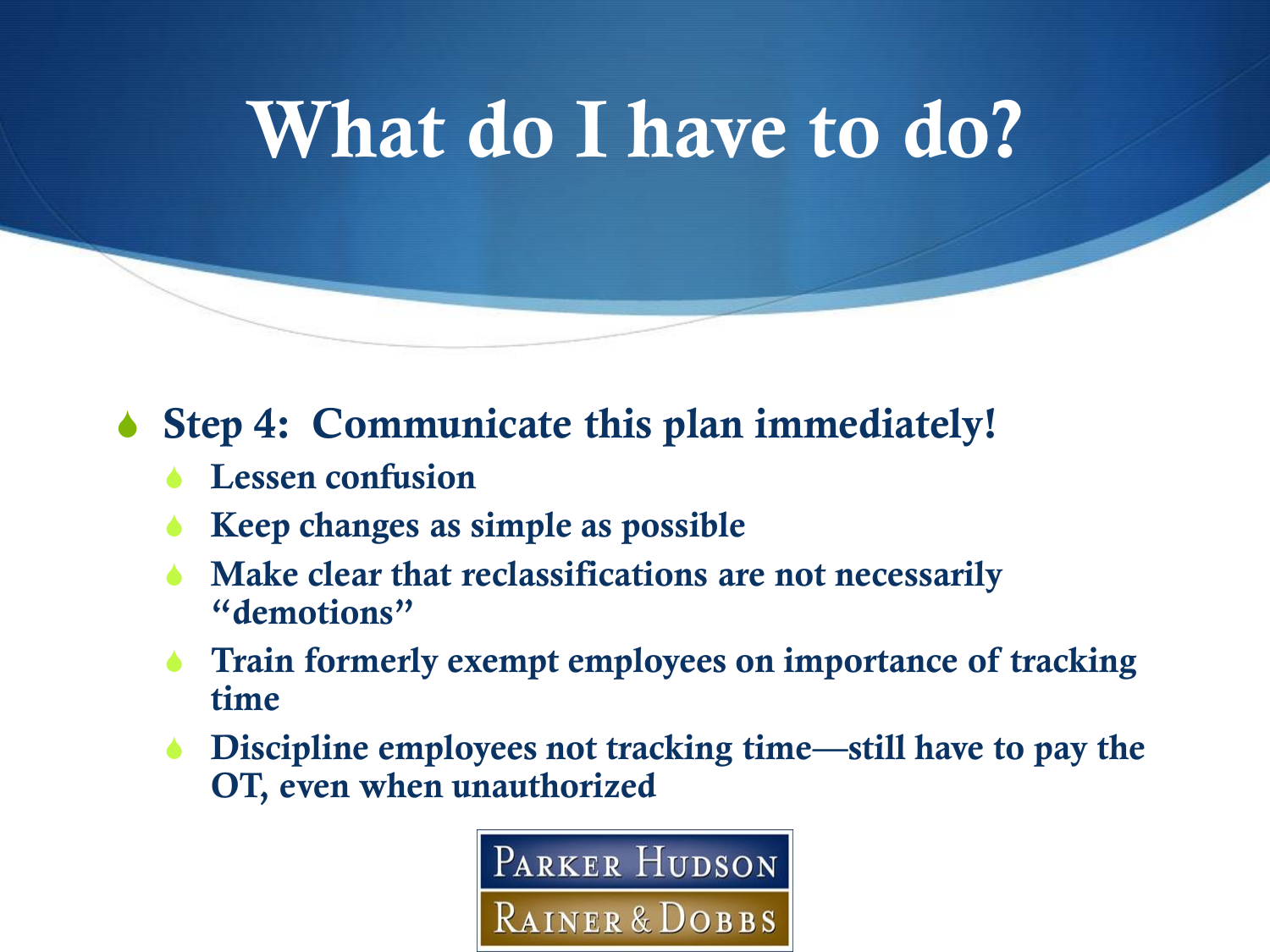# **Not Enough Time?**

PARKER HUDSON RAINER & DOBBS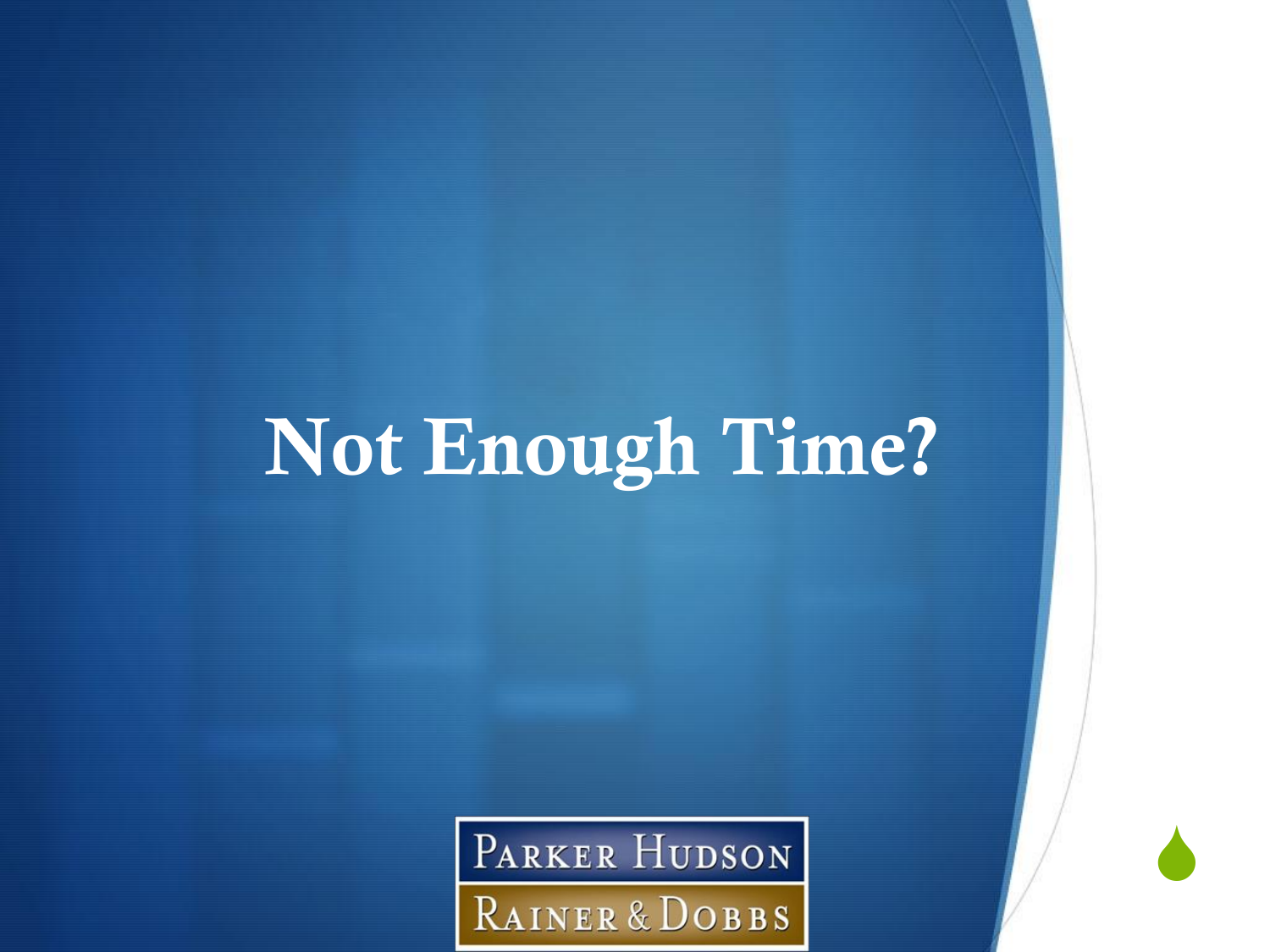

**S** Make everyone nonexempt

- **S** Track everyone's time
- **S** Don't authorize any overtime
- S **You can fix the rest later**

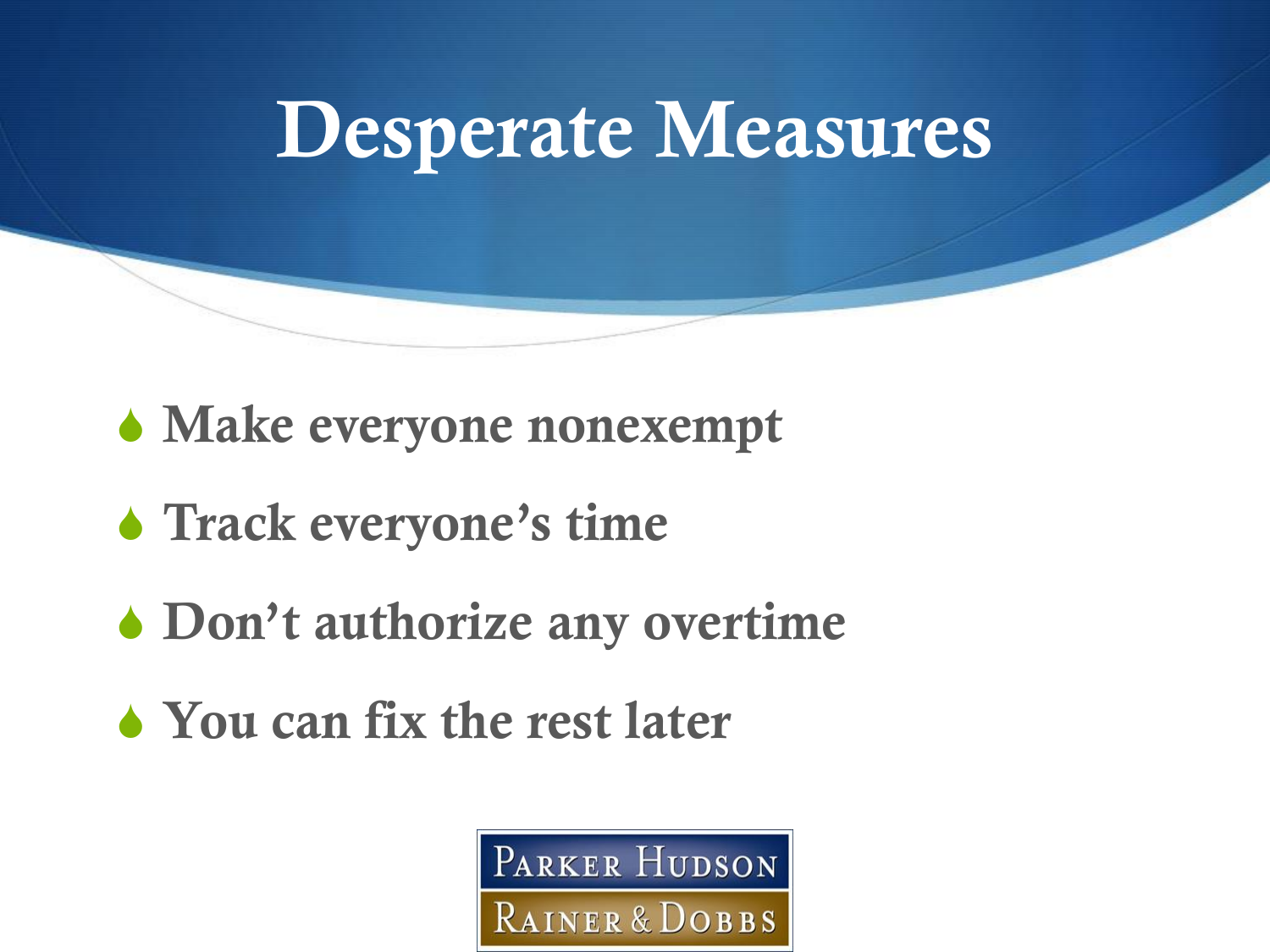

- **When?** 
	- **b** December 1, 2016
- **Where?** 
	- **SEXECUTE: Everywhere, including your workplace**
- $\triangle$  **How?** 
	- **SEP Department of Labor has agency power to revise its own regulations after posting for notice and comment**
- $\bullet$  Why?
	- **b** Because 'Murica.